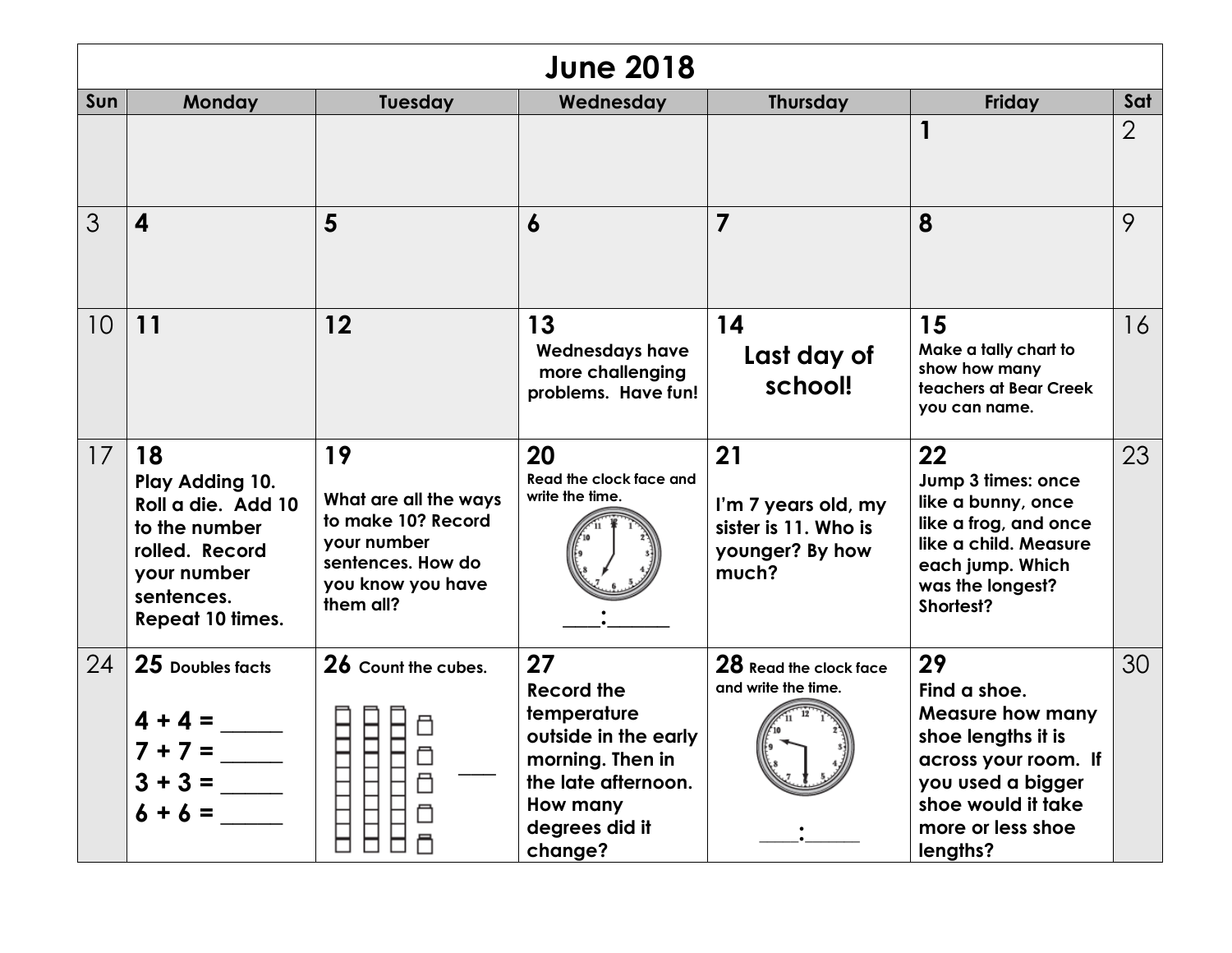| <b>July 2018</b> |                                                                               |                                                                                                                 |                                                                                                                         |                                                                                                                                                                                                               |                                                                                                                                                            |                  |  |
|------------------|-------------------------------------------------------------------------------|-----------------------------------------------------------------------------------------------------------------|-------------------------------------------------------------------------------------------------------------------------|---------------------------------------------------------------------------------------------------------------------------------------------------------------------------------------------------------------|------------------------------------------------------------------------------------------------------------------------------------------------------------|------------------|--|
| Sun              | <b>Monday</b>                                                                 | Tuesday                                                                                                         | Wednesday                                                                                                               | Thursday                                                                                                                                                                                                      | Friday                                                                                                                                                     | Sat              |  |
|                  | 2 Doubles plus or<br>minus one facts<br>$4 + 5 =$<br>$6 + 7 =$<br>$3 + 4 =$   | 3<br>Circle the number that Use quarters, dimes,<br>is the biggest.<br>25, 37, 19                               | and nickels to make<br>\$1.00. How many<br>different ways can<br>you make \$1.00?                                       | <b>5</b> How much in all?                                                                                                                                                                                     | 6<br>Count how many steps it<br>takes to get from your room<br>to the kitchen. Then try giant<br>steps. How many more<br>regular steps did it take?        |                  |  |
| 8                | <b>9 Take Away One</b><br>$10 - 1 =$<br>$15 - 1 =$<br>$8 - 1 =$<br>$20 - 1 =$ | 10<br><b>Count backwards</b><br>from 17. Now try<br>backwards from 32.                                          | Write down all the<br>even numbers<br>between 1 and 50.<br>What patterns do you<br>notice?                              | $\bm{12}$ How much in all?                                                                                                                                                                                    | 13<br>Draw a picture of your<br>family from shortest to<br>tallest. Label each one.                                                                        | 14               |  |
|                  | $ 15 $ 16 Take Away Two<br>$5 - 2 =$<br>$7 - 2 =$<br>$14 - 2 =$<br>$18 - 2 =$ | 17<br>How much is 6<br>tens? How much is<br>8 tens?<br>$10+10+10+10=?$                                          | 18<br>50 is the answer. What<br>could the question<br>possibly be?<br>Challenge yourself to<br>think of more questions. | 19<br>There were 3 apples<br>on the table. Ryan put<br>6 more apples on the<br>table. How many<br>apples altogether?                                                                                          | 20<br>Draw a square and a<br>triangle. Draw a circle<br>inside the triangle. Which<br>shape has the most sides?<br>How many sides does the<br>square have? | $\overline{2}$ 1 |  |
|                  | 22 23 Make 10 facts<br>$= 10$<br>$5 +$<br>$9 +  = 10$<br>$= 10$               | 24<br>Find out the ages of<br>the people that live<br>with you. Arrange the<br>ages from youngest to<br>oldest. | 25<br>Use a ruler. Find 5<br>things longer than 12<br>inches and 5 things<br>shorter than 12 inches.                    | 26 Hop on your right foot 27<br>and count how many hops<br>you can do! Hop on your<br>left foot and count how<br>many. Write the numbers<br>down and compare them.<br>What foot could you do<br>more hops on? | Ask 10 people their<br>favorite color. Record<br>your data in a table, chart<br>or graph.                                                                  | 28               |  |
| 29               | 30 <br>$3 =$<br>$1 =$<br>4 =<br>Can you think of one<br>more like these?      | 31 Continue this pattern<br>$5, 10, 15, \_\_$<br>$\frac{1}{2}$ , 35,<br>$55, \underline{\hspace{2cm}}$          |                                                                                                                         |                                                                                                                                                                                                               | R.<br>dime<br>nickel<br>penny<br>10 cents<br>5 cents<br>1 cent<br>10¢<br>5¢<br>1¢                                                                          |                  |  |